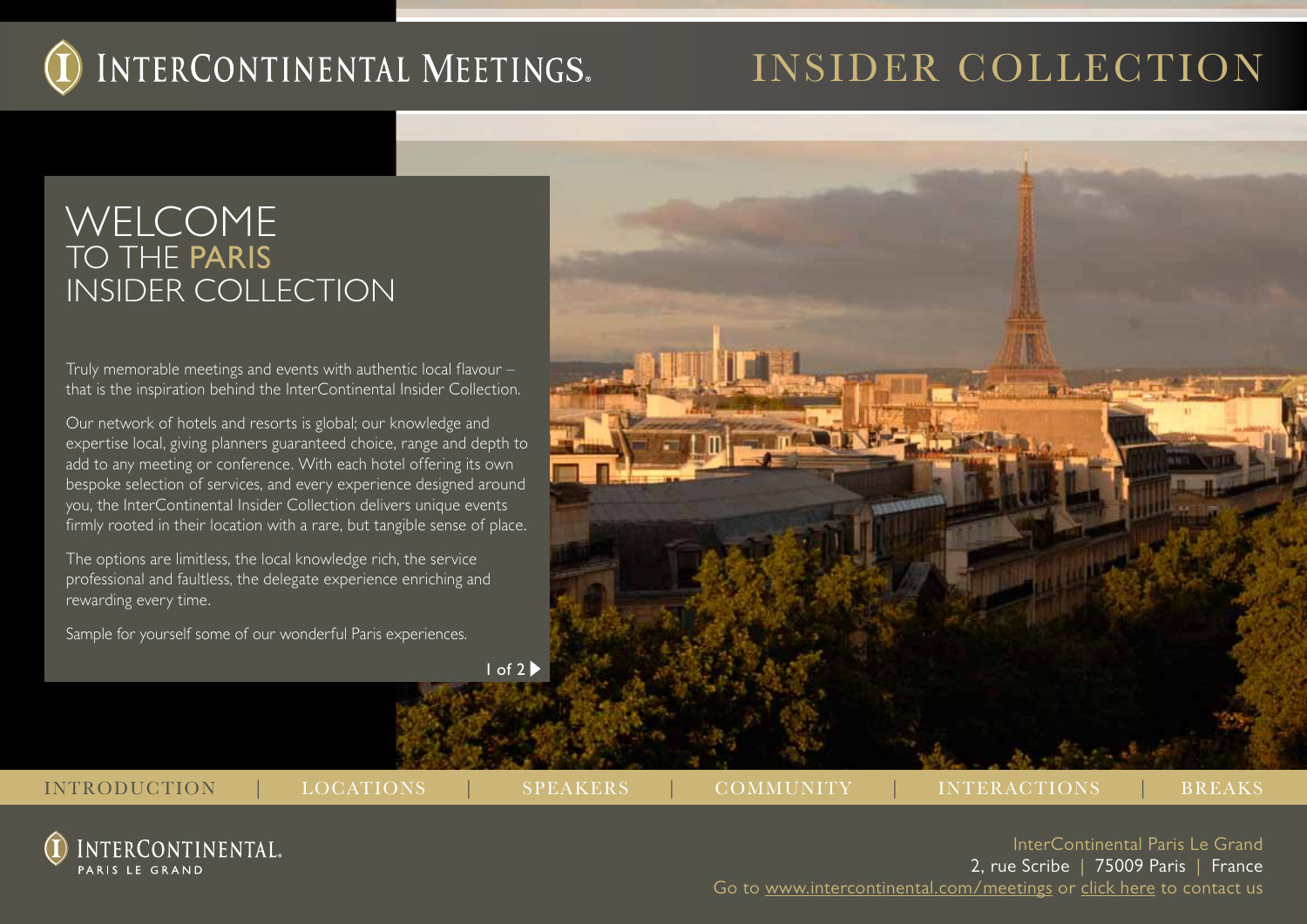

## insider collection

#### INSIDER LOCATIONS

Choose an InterContinental venue for your event and a world of possibilities opens up. As locals, your hotel team hold the key to a side of your locality tourists never see. What and who they know gives you an exclusive mix of authentic venues and experiences to play with.

#### INSIDER SPEAKERS

Bring your event to life with an inspirational speaker – someone who can really strike a chord with your delegates and enrich their experience beyond measure. Fascinating and engaging, motivating Insider Speakers range from celebrities and cultural experts to sporting heroes. Whatever their passion, they all have a local connection and you will discover that their unique insights and local know-how make your event one to remember.

#### INSIDER COMMUNITY

There's nothing quite like immersing yourself in the community to gain an added depth and understanding to your experience in a new destination. Insider Community has been designed to benefit local people and create truly memorable and meaningful experiences for your delegates too.

#### INSIDER INTERACTIONS

This team-building experience will help your delegates connect with each other as never before. Using the unique character, heritage or geography of your destination to inspire interaction, each experience, whether based on or offsite offers an original way to engage delegates and motivate them to build effective working relationships.

#### INSIDER BREAKS

With Insider Collection even your breaks are fulfilling experiences. From serving up a delicious lunch of provincial dishes for a taste of regional cuisine to spending some quality time with your Concierge team to get their best insider tips, a few minutes out of your busy schedule becomes a whole experience in itself.



NTERCONTINENTAL.

PARIS I F GRAND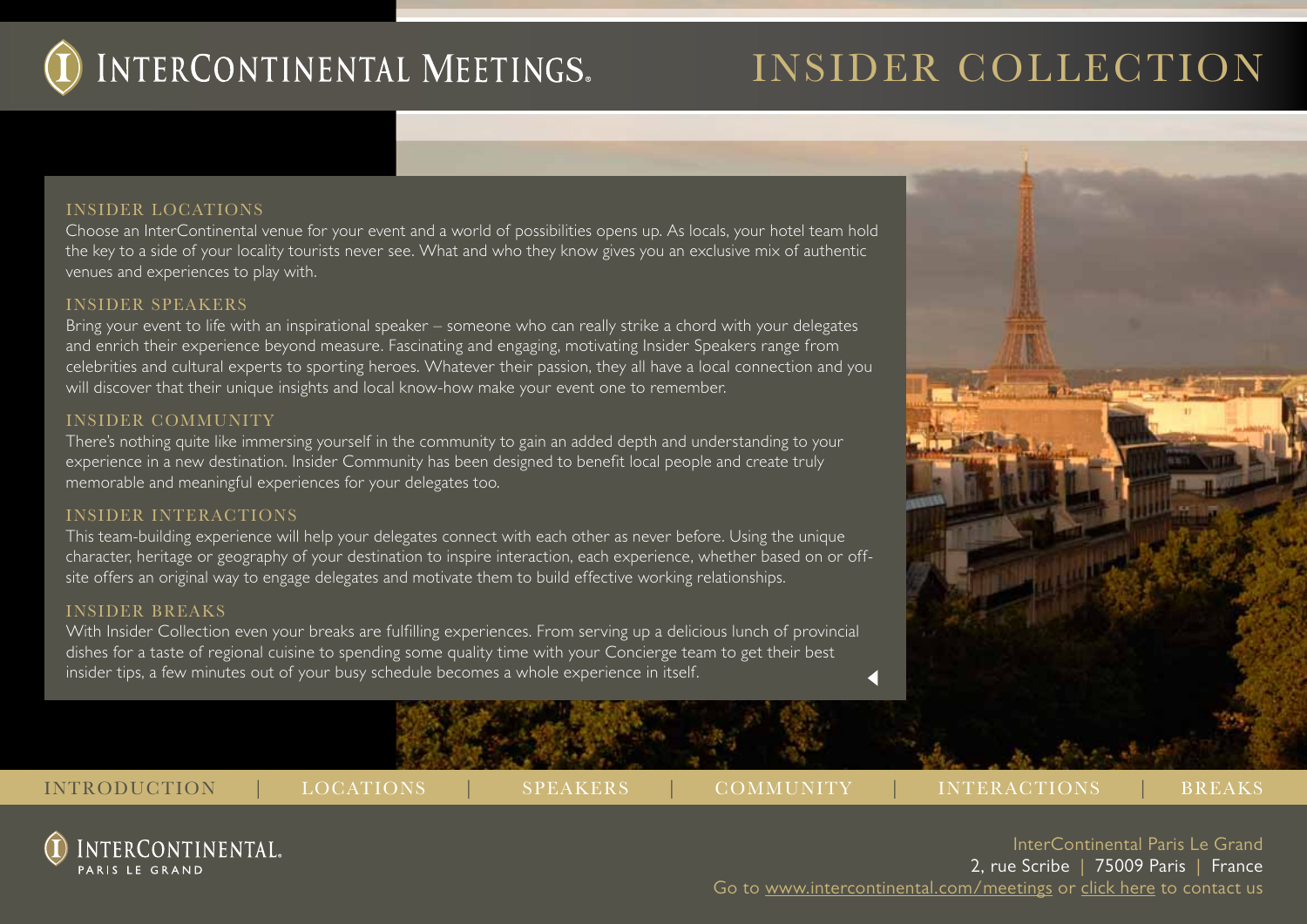## insider speakers

### CONNECT TO LOCAL **CULTURE AND HISTORY**

Staying at the InterContinental Paris Le Grand is in itself a perfect opportunity to experience the authentic spirit of Paris.

Your delegates will also have a unique opportunity to gain a deeper understanding of Parisian history and culture thanks to a series of exclusive lectures by the renowned historian Corinne Magne, a graduate of the Louvre School.

Corinne Magne offers a choice of three main themes relative to your stay in Paris:

- 1. A 100 years of Haute Couture
- 2. The creation of the Grands Magasins
- 3. The history of the Second Empire

Contact us for pricing specific to your group.



INTRODUCTION | LOCATIONS | SPEAKERS | COMMUNITY | INTERACTIONS | BREAKS

CONNECT TO LOCAL CULTURE AND HISTORY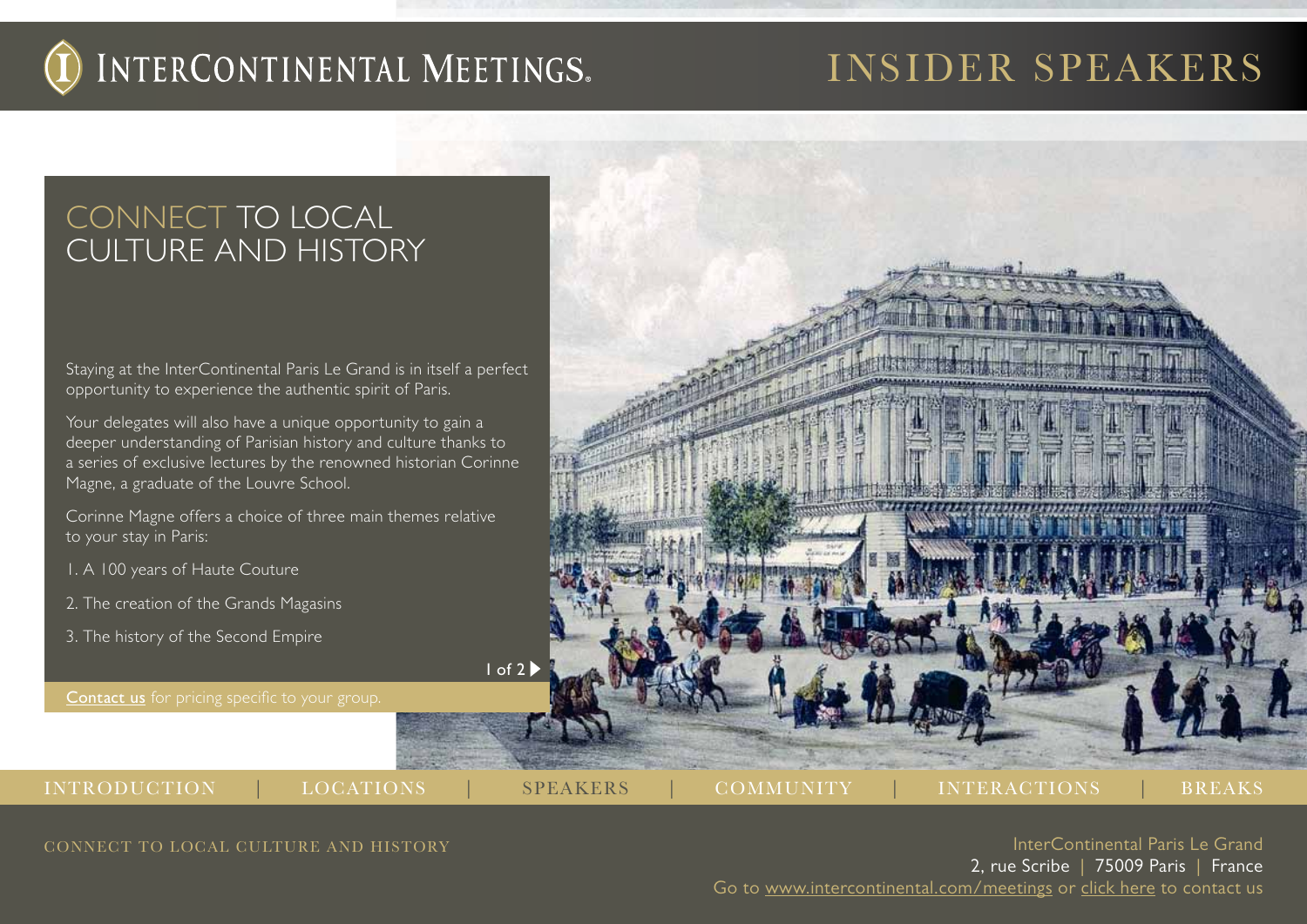## INSIDER COMMUNITY

### Help save the world's most precious art

In collaboration with UNESCO, the United Nations Educational, Scientific and Cultural Organization, your group is invited to support the vital restoration of priceless works of art.

Since its creation in 1956, UNESCO has built up an impressive collection of art, with works from Picasso, Miro, Calder, Giacometti, and many others: a total of over 500 works of art in all.

Your donation will be used to maintain this exceptional heritage and will allow your delegates the wonderful privilege of a private visit to the collection in the amazing UNESCO building on the Boulevard des Invalides.

Contact us for pricing specific to your group.



INTRODUCTION | LOCATIONS | SPEAKERS | COMMUNITY | INTERACTIONS | BREAKS

SUPPORT THE HISTORICAL HERITAGE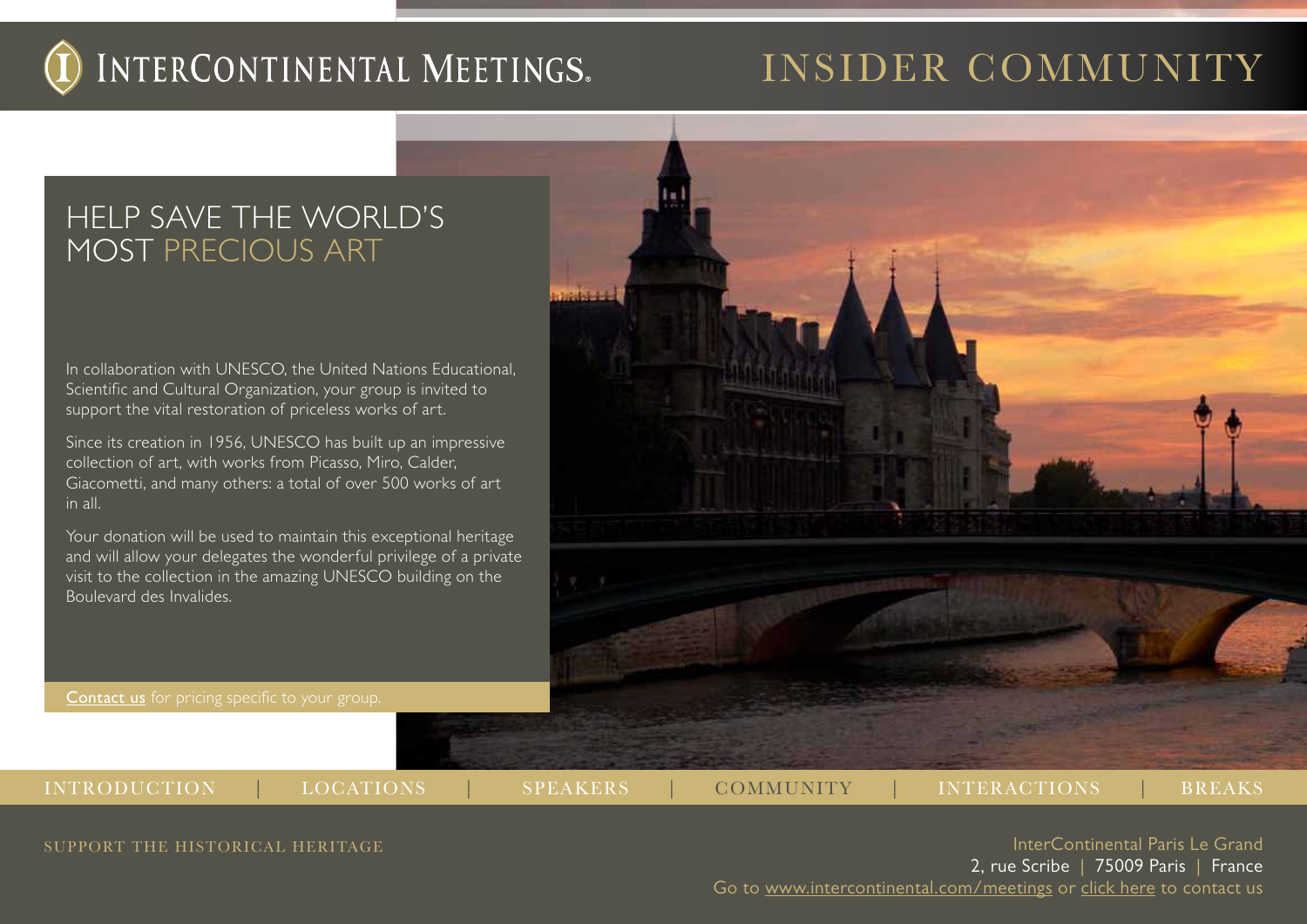## INSIDER INTERACTIONS

Records Charles Report For Mine

## Become a wine expert

Wine is France's pride and joy and your delegates can enjoy getting to know more about it in this fun and interactive group event organized by Oenodyssée.

With this original and innovative team building experience, there are four choices open to you:

- 1. 'Challenge du Vigneron' a wine-tasting and olfactory experience in the hotel.
- 2. The Five Senses Challenge: an aromatic tasting experience exploring various wine-tasting methods.
- 3. The Wine Casino: learn to make cocktails with a difference and how to combine great food with the best wine, in a Casino setting complete with gambling tables.

 $1 of 2 \blacktriangleright$ 

Contact us for pricing specific to your group.

INTRODUCTION | LOCATIONS | SPEAKERS | COMMUNITY | INTERACTIONS | BREAKS

BECOME A WINE EXPERT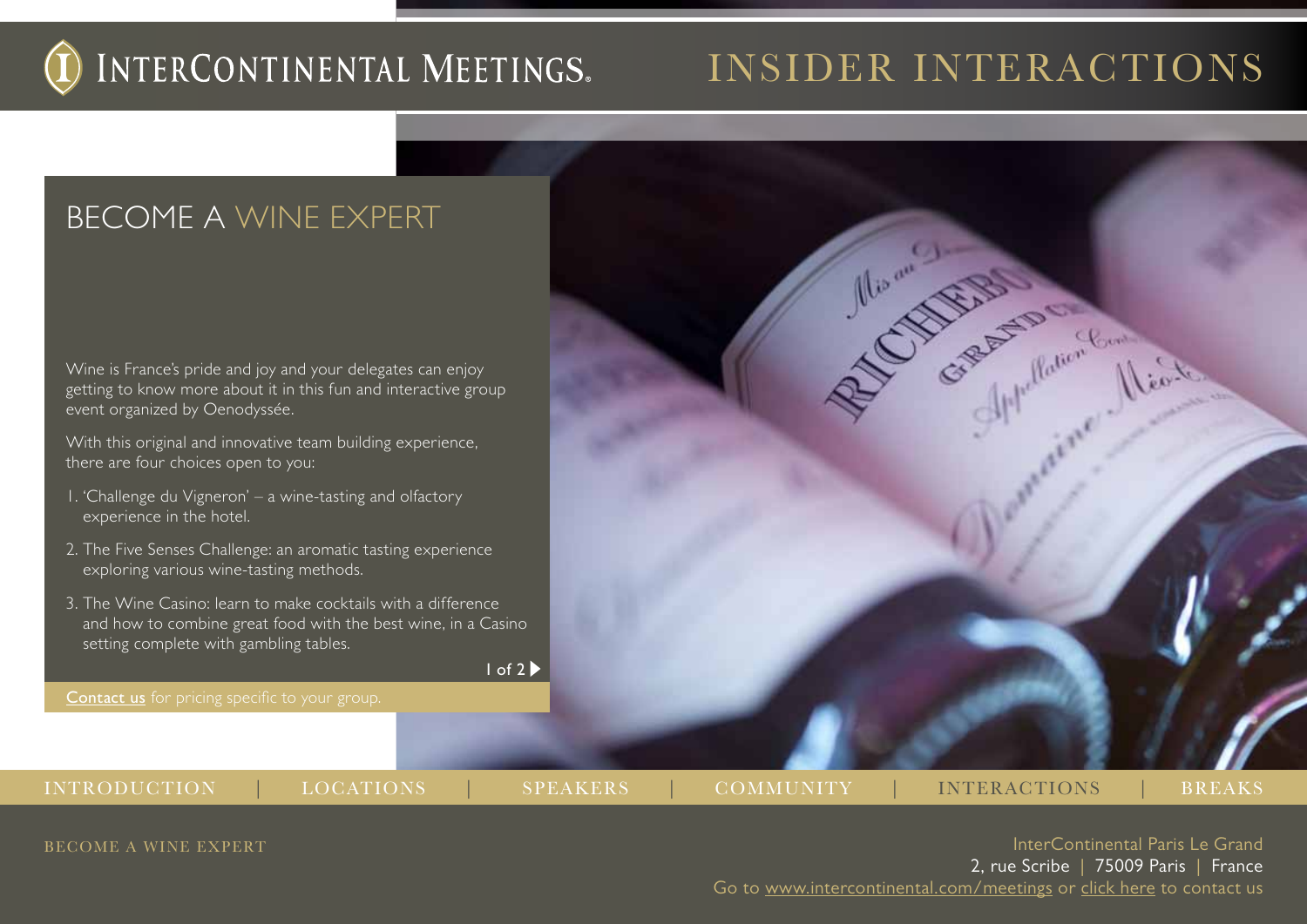## insider breaks

### A true taste of Paris – THE MACAROON

For this break, delegates can create a macaroon to their own individual taste.

With the help of our talented pastry chef, they can enjoy some time out of the meeting, learning how to make delicious mouthwatering macaroons.

In this workshop, with all the necessary ingredients at their disposal, delegates can have fun choosing their macaroon shell and the filling, mixing colour and content and then sitting down to enjoy their very own creation!

Contact us for pricing specific to your group.  $1 of 2 \blacktriangleright$ 



A TASTE OF PARIS – THE MACARON